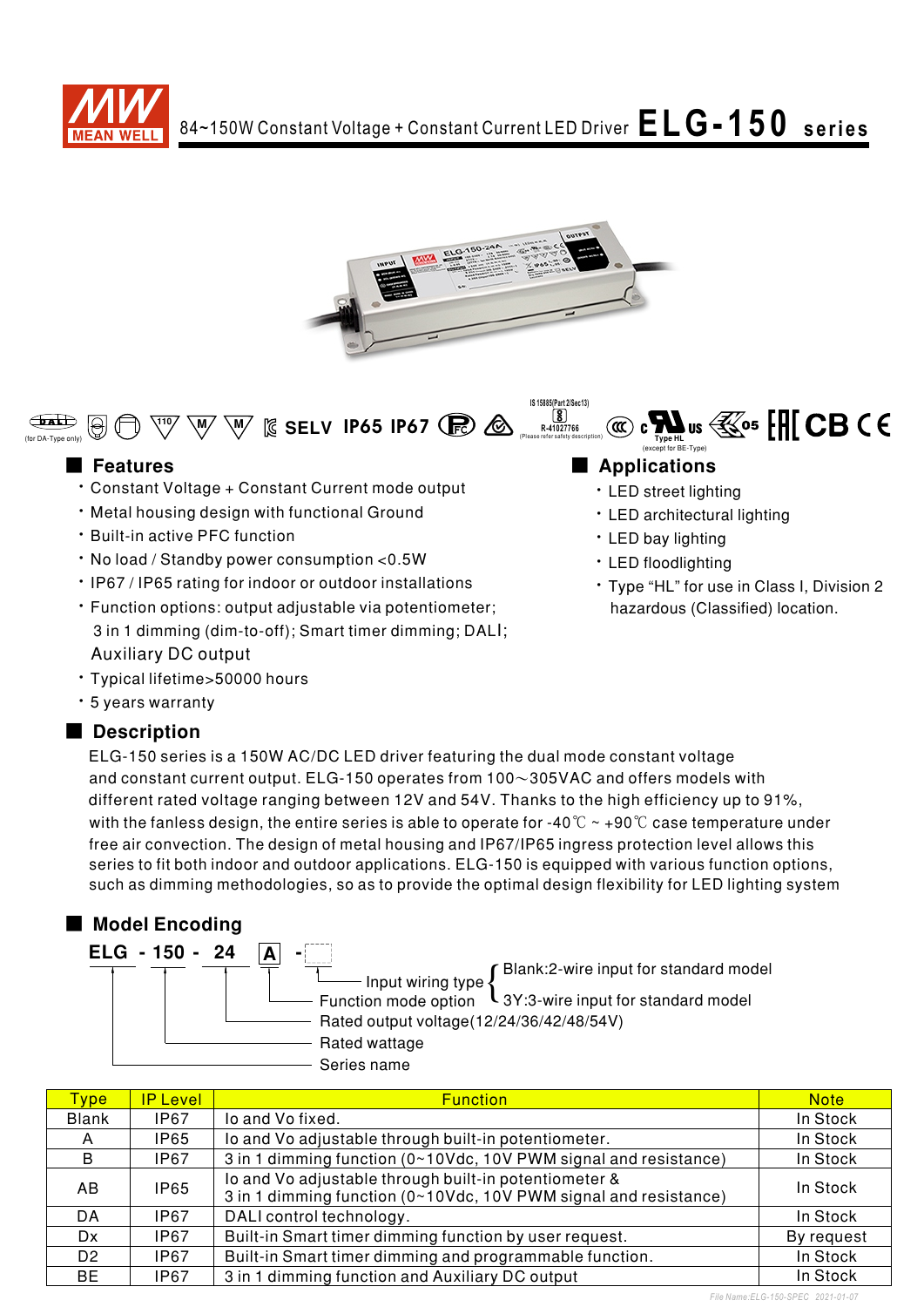

# $84\texttt{-}150\text{W}$  Constant Voltage + Constant Current LED Driver  $\color{red}\mathsf{E}\mathsf{L}\mathsf{G}$  **- 1**  $50\;\;$  **series**

**SPECIFICATION**

| <b>MODEL</b>                          |                                                                                                                                                                             | $ELG-150-12$                                                                                                                                                                                                                                                                                                                                                                                                                                                                                                                                                                                                                                                                                                                                                                                                                                                                                                                                                                                                                                                                                                                                                                                                                                                                                                                                                                                                                                                                                                | ELG-150-24                                                                                                                                                                                                                                          | ELG-150-36                                                                                                       | ELG-150-42    | $ELG-150-48$  | $ELG-150-54$   |              |  |
|---------------------------------------|-----------------------------------------------------------------------------------------------------------------------------------------------------------------------------|-------------------------------------------------------------------------------------------------------------------------------------------------------------------------------------------------------------------------------------------------------------------------------------------------------------------------------------------------------------------------------------------------------------------------------------------------------------------------------------------------------------------------------------------------------------------------------------------------------------------------------------------------------------------------------------------------------------------------------------------------------------------------------------------------------------------------------------------------------------------------------------------------------------------------------------------------------------------------------------------------------------------------------------------------------------------------------------------------------------------------------------------------------------------------------------------------------------------------------------------------------------------------------------------------------------------------------------------------------------------------------------------------------------------------------------------------------------------------------------------------------------|-----------------------------------------------------------------------------------------------------------------------------------------------------------------------------------------------------------------------------------------------------|------------------------------------------------------------------------------------------------------------------|---------------|---------------|----------------|--------------|--|
|                                       | <b>DC VOLTAGE</b>                                                                                                                                                           |                                                                                                                                                                                                                                                                                                                                                                                                                                                                                                                                                                                                                                                                                                                                                                                                                                                                                                                                                                                                                                                                                                                                                                                                                                                                                                                                                                                                                                                                                                             | 12V                                                                                                                                                                                                                                                 | <b>24V</b>                                                                                                       | 36V           | 42V           | 48V            | 54V          |  |
| <b>CONSTANT CURRENT REGION Note.2</b> |                                                                                                                                                                             | $6 - 12V$                                                                                                                                                                                                                                                                                                                                                                                                                                                                                                                                                                                                                                                                                                                                                                                                                                                                                                                                                                                                                                                                                                                                                                                                                                                                                                                                                                                                                                                                                                   | $12 - 24V$                                                                                                                                                                                                                                          | $18 - 36V$                                                                                                       | $21 - 42V$    | $24 - 48V$    | $27 - 54V$     |              |  |
|                                       | <b>RATED CURRENT</b><br>RATED CURRENT (for BE Type only)   8A                                                                                                               |                                                                                                                                                                                                                                                                                                                                                                                                                                                                                                                                                                                                                                                                                                                                                                                                                                                                                                                                                                                                                                                                                                                                                                                                                                                                                                                                                                                                                                                                                                             | 10A                                                                                                                                                                                                                                                 | 6.25A                                                                                                            | 4.17A         | 3.57A         | 3.13A          | 2.8A         |  |
|                                       |                                                                                                                                                                             |                                                                                                                                                                                                                                                                                                                                                                                                                                                                                                                                                                                                                                                                                                                                                                                                                                                                                                                                                                                                                                                                                                                                                                                                                                                                                                                                                                                                                                                                                                             |                                                                                                                                                                                                                                                     | 5.6A                                                                                                             | 3.73A         | 3.2A          | 2.8A           | 2.5A         |  |
|                                       |                                                                                                                                                                             |                                                                                                                                                                                                                                                                                                                                                                                                                                                                                                                                                                                                                                                                                                                                                                                                                                                                                                                                                                                                                                                                                                                                                                                                                                                                                                                                                                                                                                                                                                             | 100VAC ~ 180VAC                                                                                                                                                                                                                                     |                                                                                                                  |               |               |                |              |  |
|                                       |                                                                                                                                                                             | (For All the Types)                                                                                                                                                                                                                                                                                                                                                                                                                                                                                                                                                                                                                                                                                                                                                                                                                                                                                                                                                                                                                                                                                                                                                                                                                                                                                                                                                                                                                                                                                         | 84W                                                                                                                                                                                                                                                 | 105W                                                                                                             | 105W          | 105W          | 105W           | 105W         |  |
|                                       | <b>RATED</b>                                                                                                                                                                |                                                                                                                                                                                                                                                                                                                                                                                                                                                                                                                                                                                                                                                                                                                                                                                                                                                                                                                                                                                                                                                                                                                                                                                                                                                                                                                                                                                                                                                                                                             | 200VAC ~ 305VAC                                                                                                                                                                                                                                     |                                                                                                                  |               |               |                |              |  |
|                                       | <b>POWER</b>                                                                                                                                                                | (Except for BE Type)                                                                                                                                                                                                                                                                                                                                                                                                                                                                                                                                                                                                                                                                                                                                                                                                                                                                                                                                                                                                                                                                                                                                                                                                                                                                                                                                                                                                                                                                                        | 120W                                                                                                                                                                                                                                                | <b>150W</b>                                                                                                      | 150.1W        | 150W          | 150.2W         | 151.2W       |  |
|                                       |                                                                                                                                                                             | (For BE Type only)                                                                                                                                                                                                                                                                                                                                                                                                                                                                                                                                                                                                                                                                                                                                                                                                                                                                                                                                                                                                                                                                                                                                                                                                                                                                                                                                                                                                                                                                                          | 96W                                                                                                                                                                                                                                                 | 134.4W                                                                                                           | 134.28W       | 134.4W        | 134.4W         | 135W         |  |
|                                       | RIPPLE & NOISE (max.) Note.3                                                                                                                                                |                                                                                                                                                                                                                                                                                                                                                                                                                                                                                                                                                                                                                                                                                                                                                                                                                                                                                                                                                                                                                                                                                                                                                                                                                                                                                                                                                                                                                                                                                                             | 150mVp-p                                                                                                                                                                                                                                            | 200mVp-p                                                                                                         | 250mVp-p      | 250mVp-p      | 250mVp-p       | 350mVp-p     |  |
|                                       |                                                                                                                                                                             |                                                                                                                                                                                                                                                                                                                                                                                                                                                                                                                                                                                                                                                                                                                                                                                                                                                                                                                                                                                                                                                                                                                                                                                                                                                                                                                                                                                                                                                                                                             |                                                                                                                                                                                                                                                     |                                                                                                                  |               |               |                |              |  |
|                                       | <b>VOLTAGE ADJ. RANGE</b>                                                                                                                                                   |                                                                                                                                                                                                                                                                                                                                                                                                                                                                                                                                                                                                                                                                                                                                                                                                                                                                                                                                                                                                                                                                                                                                                                                                                                                                                                                                                                                                                                                                                                             | Adjustable for A/AB-Type only (via the built-in potentiometer)<br>$32.4 - 39.6V$<br>$10.8 - 13.2V$<br>$21.6 - 26.4V$<br>$37.8 - 46.2V$<br>$43.2 - 52.8V$<br>$49 - 58V$                                                                              |                                                                                                                  |               |               |                |              |  |
| <b>OUTPUT</b>                         |                                                                                                                                                                             |                                                                                                                                                                                                                                                                                                                                                                                                                                                                                                                                                                                                                                                                                                                                                                                                                                                                                                                                                                                                                                                                                                                                                                                                                                                                                                                                                                                                                                                                                                             |                                                                                                                                                                                                                                                     | Adjustable for A/AB-Type only (via the built-in potentiometer)                                                   |               |               |                |              |  |
|                                       | <b>CURRENT ADJ. RANGE</b>                                                                                                                                                   |                                                                                                                                                                                                                                                                                                                                                                                                                                                                                                                                                                                                                                                                                                                                                                                                                                                                                                                                                                                                                                                                                                                                                                                                                                                                                                                                                                                                                                                                                                             | $5 - 10A$                                                                                                                                                                                                                                           | $3.2 - 6.25A$                                                                                                    | $2.1 - 4.17A$ | $1.8 - 3.57A$ | $1.56 - 3.13A$ | $1.4 - 2.8A$ |  |
|                                       | <b>VOLTAGE TOLERANCE Note.4</b>                                                                                                                                             |                                                                                                                                                                                                                                                                                                                                                                                                                                                                                                                                                                                                                                                                                                                                                                                                                                                                                                                                                                                                                                                                                                                                                                                                                                                                                                                                                                                                                                                                                                             | ±3.0%                                                                                                                                                                                                                                               | ±3.0%                                                                                                            | ±2.5%         | ±2.5%         | ±2.0%          | ±2.0%        |  |
|                                       | <b>LINE REGULATION</b>                                                                                                                                                      |                                                                                                                                                                                                                                                                                                                                                                                                                                                                                                                                                                                                                                                                                                                                                                                                                                                                                                                                                                                                                                                                                                                                                                                                                                                                                                                                                                                                                                                                                                             | ±0.5%                                                                                                                                                                                                                                               | ±0.5%                                                                                                            | ±0.5%         | ±0.5%         | ±0.5%          | ±0.5%        |  |
|                                       | <b>LOAD REGULATION</b>                                                                                                                                                      |                                                                                                                                                                                                                                                                                                                                                                                                                                                                                                                                                                                                                                                                                                                                                                                                                                                                                                                                                                                                                                                                                                                                                                                                                                                                                                                                                                                                                                                                                                             | ±2.0%                                                                                                                                                                                                                                               | ±1.0%                                                                                                            | ±1.0%         | ±0.5%         | ±0.5%          | ±0.5%        |  |
|                                       | <b>AUXILIARY DC OUTPUT</b>                                                                                                                                                  |                                                                                                                                                                                                                                                                                                                                                                                                                                                                                                                                                                                                                                                                                                                                                                                                                                                                                                                                                                                                                                                                                                                                                                                                                                                                                                                                                                                                                                                                                                             |                                                                                                                                                                                                                                                     | Nominal 15V (deviation 11.5~15.5V) @0.3A for BE-Type only                                                        |               |               |                |              |  |
|                                       | <b>SETUP, RISE TIME</b>                                                                                                                                                     | Note.6                                                                                                                                                                                                                                                                                                                                                                                                                                                                                                                                                                                                                                                                                                                                                                                                                                                                                                                                                                                                                                                                                                                                                                                                                                                                                                                                                                                                                                                                                                      | 1600ms, 80ms/115VAC                                                                                                                                                                                                                                 | 500ms, 100ms/230VAC                                                                                              |               |               |                |              |  |
|                                       | <b>HOLD UP TIME (Typ.)</b>                                                                                                                                                  |                                                                                                                                                                                                                                                                                                                                                                                                                                                                                                                                                                                                                                                                                                                                                                                                                                                                                                                                                                                                                                                                                                                                                                                                                                                                                                                                                                                                                                                                                                             | 10ms/115VAC, 230VAC                                                                                                                                                                                                                                 |                                                                                                                  |               |               |                |              |  |
|                                       |                                                                                                                                                                             |                                                                                                                                                                                                                                                                                                                                                                                                                                                                                                                                                                                                                                                                                                                                                                                                                                                                                                                                                                                                                                                                                                                                                                                                                                                                                                                                                                                                                                                                                                             | $100 - 305$ VAC                                                                                                                                                                                                                                     | $142 - 431VDC$                                                                                                   |               |               |                |              |  |
|                                       | <b>VOLTAGE RANGE</b>                                                                                                                                                        | Note.5                                                                                                                                                                                                                                                                                                                                                                                                                                                                                                                                                                                                                                                                                                                                                                                                                                                                                                                                                                                                                                                                                                                                                                                                                                                                                                                                                                                                                                                                                                      |                                                                                                                                                                                                                                                     | (Please refer to "STATIC CHARACTERISTIC" section)                                                                |               |               |                |              |  |
|                                       | <b>FREQUENCY RANGE</b>                                                                                                                                                      |                                                                                                                                                                                                                                                                                                                                                                                                                                                                                                                                                                                                                                                                                                                                                                                                                                                                                                                                                                                                                                                                                                                                                                                                                                                                                                                                                                                                                                                                                                             | $47 - 63$ Hz                                                                                                                                                                                                                                        |                                                                                                                  |               |               |                |              |  |
|                                       |                                                                                                                                                                             |                                                                                                                                                                                                                                                                                                                                                                                                                                                                                                                                                                                                                                                                                                                                                                                                                                                                                                                                                                                                                                                                                                                                                                                                                                                                                                                                                                                                                                                                                                             |                                                                                                                                                                                                                                                     | PF ≥ 0.97/115VAC, PF ≥ 0.95/230VAC, PF ≥ 0.92/277VAC@full load                                                   |               |               |                |              |  |
|                                       | <b>POWER FACTOR</b>                                                                                                                                                         |                                                                                                                                                                                                                                                                                                                                                                                                                                                                                                                                                                                                                                                                                                                                                                                                                                                                                                                                                                                                                                                                                                                                                                                                                                                                                                                                                                                                                                                                                                             |                                                                                                                                                                                                                                                     | (Please refer to "POWER FACTOR (PF) CHARACTERISTIC" section)                                                     |               |               |                |              |  |
|                                       | <b>TOTAL HARMONIC DISTORTION</b>                                                                                                                                            |                                                                                                                                                                                                                                                                                                                                                                                                                                                                                                                                                                                                                                                                                                                                                                                                                                                                                                                                                                                                                                                                                                                                                                                                                                                                                                                                                                                                                                                                                                             |                                                                                                                                                                                                                                                     | THD<20%(@load≧50%/115VC; @load≧60%/230VAC; @load≧75%/277VAC)                                                     |               |               |                |              |  |
|                                       |                                                                                                                                                                             |                                                                                                                                                                                                                                                                                                                                                                                                                                                                                                                                                                                                                                                                                                                                                                                                                                                                                                                                                                                                                                                                                                                                                                                                                                                                                                                                                                                                                                                                                                             |                                                                                                                                                                                                                                                     | (Please refer to "TOTAL HARMONIC DISTORTION(THD)" section)                                                       |               |               |                |              |  |
| <b>INPUT</b>                          | EFFICIENCY (Typ.)                                                                                                                                                           |                                                                                                                                                                                                                                                                                                                                                                                                                                                                                                                                                                                                                                                                                                                                                                                                                                                                                                                                                                                                                                                                                                                                                                                                                                                                                                                                                                                                                                                                                                             | 88%                                                                                                                                                                                                                                                 | 89%                                                                                                              | 90%           | 90%           | 90%            | 91%          |  |
|                                       | EFFICIENCY (Typ.)(for BE Type only)                                                                                                                                         |                                                                                                                                                                                                                                                                                                                                                                                                                                                                                                                                                                                                                                                                                                                                                                                                                                                                                                                                                                                                                                                                                                                                                                                                                                                                                                                                                                                                                                                                                                             | 86%                                                                                                                                                                                                                                                 | 87%                                                                                                              | 88%           | 88%           | 88%            | 89%          |  |
|                                       | <b>AC CURRENT</b>                                                                                                                                                           |                                                                                                                                                                                                                                                                                                                                                                                                                                                                                                                                                                                                                                                                                                                                                                                                                                                                                                                                                                                                                                                                                                                                                                                                                                                                                                                                                                                                                                                                                                             | 1.7A/115VAC<br>0.9A/230VAC<br>0.7A/277VAC                                                                                                                                                                                                           |                                                                                                                  |               |               |                |              |  |
|                                       | <b>INRUSH CURRENT(Typ.)</b>                                                                                                                                                 |                                                                                                                                                                                                                                                                                                                                                                                                                                                                                                                                                                                                                                                                                                                                                                                                                                                                                                                                                                                                                                                                                                                                                                                                                                                                                                                                                                                                                                                                                                             |                                                                                                                                                                                                                                                     | COLD START 65A(twidth=550µs measured at 50% Ipeak) at 230VAC; Per NEMA 410                                       |               |               |                |              |  |
|                                       | MAX. No. of PSUs on 16A                                                                                                                                                     |                                                                                                                                                                                                                                                                                                                                                                                                                                                                                                                                                                                                                                                                                                                                                                                                                                                                                                                                                                                                                                                                                                                                                                                                                                                                                                                                                                                                                                                                                                             | 3 units (circuit breaker of type B) / 6 units (circuit breaker of type C) at 230VAC                                                                                                                                                                 |                                                                                                                  |               |               |                |              |  |
|                                       | <b>CIRCUIT BREAKER</b>                                                                                                                                                      |                                                                                                                                                                                                                                                                                                                                                                                                                                                                                                                                                                                                                                                                                                                                                                                                                                                                                                                                                                                                                                                                                                                                                                                                                                                                                                                                                                                                                                                                                                             |                                                                                                                                                                                                                                                     |                                                                                                                  |               |               |                |              |  |
|                                       | <b>LEAKAGE CURRENT</b>                                                                                                                                                      |                                                                                                                                                                                                                                                                                                                                                                                                                                                                                                                                                                                                                                                                                                                                                                                                                                                                                                                                                                                                                                                                                                                                                                                                                                                                                                                                                                                                                                                                                                             | <0.75mA/277VAC                                                                                                                                                                                                                                      |                                                                                                                  |               |               |                |              |  |
|                                       | <b>NO LOAD / STANDBY</b><br><b>POWER CONSUMPTION</b>                                                                                                                        |                                                                                                                                                                                                                                                                                                                                                                                                                                                                                                                                                                                                                                                                                                                                                                                                                                                                                                                                                                                                                                                                                                                                                                                                                                                                                                                                                                                                                                                                                                             |                                                                                                                                                                                                                                                     | No load power consumption <0.5W for Blank / A / Dx / D2-Type                                                     |               |               |                |              |  |
|                                       |                                                                                                                                                                             |                                                                                                                                                                                                                                                                                                                                                                                                                                                                                                                                                                                                                                                                                                                                                                                                                                                                                                                                                                                                                                                                                                                                                                                                                                                                                                                                                                                                                                                                                                             |                                                                                                                                                                                                                                                     | Standby power consumption <0.5W for B / AB / DA-Type                                                             |               |               |                |              |  |
|                                       | <b>OVER CURRENT</b>                                                                                                                                                         |                                                                                                                                                                                                                                                                                                                                                                                                                                                                                                                                                                                                                                                                                                                                                                                                                                                                                                                                                                                                                                                                                                                                                                                                                                                                                                                                                                                                                                                                                                             | $95 - 108%$<br>Constant current limiting, recovers automatically after fault condition is removed                                                                                                                                                   |                                                                                                                  |               |               |                |              |  |
|                                       | <b>SHORT CIRCUIT</b>                                                                                                                                                        |                                                                                                                                                                                                                                                                                                                                                                                                                                                                                                                                                                                                                                                                                                                                                                                                                                                                                                                                                                                                                                                                                                                                                                                                                                                                                                                                                                                                                                                                                                             |                                                                                                                                                                                                                                                     | Hiccup mode, recovers automatically after fault condition is removed                                             |               |               |                |              |  |
| <b>PROTECTION</b>                     |                                                                                                                                                                             |                                                                                                                                                                                                                                                                                                                                                                                                                                                                                                                                                                                                                                                                                                                                                                                                                                                                                                                                                                                                                                                                                                                                                                                                                                                                                                                                                                                                                                                                                                             | $14 - 18V$                                                                                                                                                                                                                                          | $ 28 - 34V$                                                                                                      | $ 41 - 48V$   | $47 - 54V$    | $54 - 62V$     | 59 ~ 68V     |  |
|                                       | <b>OVER VOLTAGE</b>                                                                                                                                                         |                                                                                                                                                                                                                                                                                                                                                                                                                                                                                                                                                                                                                                                                                                                                                                                                                                                                                                                                                                                                                                                                                                                                                                                                                                                                                                                                                                                                                                                                                                             |                                                                                                                                                                                                                                                     | Shut down output voltage, re-power on to recover                                                                 |               |               |                |              |  |
|                                       | <b>OVER TEMPERATURE</b>                                                                                                                                                     |                                                                                                                                                                                                                                                                                                                                                                                                                                                                                                                                                                                                                                                                                                                                                                                                                                                                                                                                                                                                                                                                                                                                                                                                                                                                                                                                                                                                                                                                                                             |                                                                                                                                                                                                                                                     | Shut down output voltage, re-power on to recover                                                                 |               |               |                |              |  |
|                                       | <b>WORKING TEMP.</b>                                                                                                                                                        |                                                                                                                                                                                                                                                                                                                                                                                                                                                                                                                                                                                                                                                                                                                                                                                                                                                                                                                                                                                                                                                                                                                                                                                                                                                                                                                                                                                                                                                                                                             |                                                                                                                                                                                                                                                     | Tcase=-40 ~ +90℃ (Please refer to "OUTPUT LOAD vs TEMPERATURE" section)                                          |               |               |                |              |  |
|                                       | <b>MAX. CASE TEMP.</b>                                                                                                                                                      |                                                                                                                                                                                                                                                                                                                                                                                                                                                                                                                                                                                                                                                                                                                                                                                                                                                                                                                                                                                                                                                                                                                                                                                                                                                                                                                                                                                                                                                                                                             | Tcase=+90 $°C$                                                                                                                                                                                                                                      |                                                                                                                  |               |               |                |              |  |
|                                       | <b>WORKING HUMIDITY</b>                                                                                                                                                     |                                                                                                                                                                                                                                                                                                                                                                                                                                                                                                                                                                                                                                                                                                                                                                                                                                                                                                                                                                                                                                                                                                                                                                                                                                                                                                                                                                                                                                                                                                             | $20 \sim 95\%$ RH non-condensing                                                                                                                                                                                                                    |                                                                                                                  |               |               |                |              |  |
| <b>ENVIRONMENT</b>                    | <b>STORAGE TEMP., HUMIDITY</b>                                                                                                                                              |                                                                                                                                                                                                                                                                                                                                                                                                                                                                                                                                                                                                                                                                                                                                                                                                                                                                                                                                                                                                                                                                                                                                                                                                                                                                                                                                                                                                                                                                                                             | $-40 \sim +80^{\circ}$ C, 10 ~ 95% RH                                                                                                                                                                                                               |                                                                                                                  |               |               |                |              |  |
|                                       | <b>TEMP. COEFFICIENT</b>                                                                                                                                                    |                                                                                                                                                                                                                                                                                                                                                                                                                                                                                                                                                                                                                                                                                                                                                                                                                                                                                                                                                                                                                                                                                                                                                                                                                                                                                                                                                                                                                                                                                                             | $\pm 0.03\%$ /°C (0 ~ 60°C)                                                                                                                                                                                                                         |                                                                                                                  |               |               |                |              |  |
|                                       | <b>VIBRATION</b>                                                                                                                                                            |                                                                                                                                                                                                                                                                                                                                                                                                                                                                                                                                                                                                                                                                                                                                                                                                                                                                                                                                                                                                                                                                                                                                                                                                                                                                                                                                                                                                                                                                                                             |                                                                                                                                                                                                                                                     | 10 ~ 500Hz, 5G 12min./1cycle, period for 72min. each along X, Y, Z axes                                          |               |               |                |              |  |
|                                       |                                                                                                                                                                             |                                                                                                                                                                                                                                                                                                                                                                                                                                                                                                                                                                                                                                                                                                                                                                                                                                                                                                                                                                                                                                                                                                                                                                                                                                                                                                                                                                                                                                                                                                             |                                                                                                                                                                                                                                                     | UL8750(type"HL")(except for BE-type), CSA C22.2 No. 250.13-12;IEC/EN/AS/NZS 61347-1,IEC/EN/AS/NZS 61347-2-13     |               |               |                |              |  |
|                                       | <b>SAFETY STANDARDS</b>                                                                                                                                                     |                                                                                                                                                                                                                                                                                                                                                                                                                                                                                                                                                                                                                                                                                                                                                                                                                                                                                                                                                                                                                                                                                                                                                                                                                                                                                                                                                                                                                                                                                                             |                                                                                                                                                                                                                                                     | independent,EN62384,BIS IS15885(for 12/12A/12B/12DA/24/24A/24B/24DA/36A/36B/42/42A/42B/48A/48B/54/54A/54B only), |               |               |                |              |  |
| <b>SAFETY &amp;</b>                   |                                                                                                                                                                             |                                                                                                                                                                                                                                                                                                                                                                                                                                                                                                                                                                                                                                                                                                                                                                                                                                                                                                                                                                                                                                                                                                                                                                                                                                                                                                                                                                                                                                                                                                             |                                                                                                                                                                                                                                                     | EAC TP TC 004, GB19510.1, GB19510.14; IP65 or IP67; KC61347-1, KC61347-2-13 approved                             |               |               |                |              |  |
| <b>EMC</b>                            | <b>DALI STANDARDS</b>                                                                                                                                                       |                                                                                                                                                                                                                                                                                                                                                                                                                                                                                                                                                                                                                                                                                                                                                                                                                                                                                                                                                                                                                                                                                                                                                                                                                                                                                                                                                                                                                                                                                                             |                                                                                                                                                                                                                                                     | Compliance to IEC62386-101, 102, (207 by request) for DA Type only                                               |               |               |                |              |  |
|                                       | <b>WITHSTAND VOLTAGE</b>                                                                                                                                                    |                                                                                                                                                                                                                                                                                                                                                                                                                                                                                                                                                                                                                                                                                                                                                                                                                                                                                                                                                                                                                                                                                                                                                                                                                                                                                                                                                                                                                                                                                                             | I/P-O/P:3.75KVAC I/P-FG:2.0KVAC O/P-FG:1.5KVAC                                                                                                                                                                                                      |                                                                                                                  |               |               |                |              |  |
|                                       | <b>ISOLATION RESISTANCE</b>                                                                                                                                                 |                                                                                                                                                                                                                                                                                                                                                                                                                                                                                                                                                                                                                                                                                                                                                                                                                                                                                                                                                                                                                                                                                                                                                                                                                                                                                                                                                                                                                                                                                                             | I/P-O/P, I/P-FG, O/P-FG:100M Ohms / 500VDC / 25℃/ 70% RH<br>Compliance to EN55015,EN61000-3-2 Class C (@load≧60%) ; EN61000-3-3; GB17743, GB17625.1,EAC TP TC 020; KC KN15,KN61547                                                                  |                                                                                                                  |               |               |                |              |  |
| <b>EMC EMISSION</b>                   |                                                                                                                                                                             |                                                                                                                                                                                                                                                                                                                                                                                                                                                                                                                                                                                                                                                                                                                                                                                                                                                                                                                                                                                                                                                                                                                                                                                                                                                                                                                                                                                                                                                                                                             |                                                                                                                                                                                                                                                     |                                                                                                                  |               |               |                |              |  |
|                                       | <b>EMC IMMUNITY</b><br><b>MTBF</b>                                                                                                                                          |                                                                                                                                                                                                                                                                                                                                                                                                                                                                                                                                                                                                                                                                                                                                                                                                                                                                                                                                                                                                                                                                                                                                                                                                                                                                                                                                                                                                                                                                                                             | Compliance to EN61000-4-2,3,4,5,6,8,11; EN61547, light industry level (surge immunity Line-Earth 6KV, Line-Line 4KV), EAC TP TC 020; KC KN15, KN61547<br>899.8K hrs min. Telcordia SR-332 (Bellcore)<br>313.66Khrs min.<br>MIL-HDBK-217F (25 $°C$ ) |                                                                                                                  |               |               |                |              |  |
| <b>OTHERS</b>                         | <b>DIMENSION</b>                                                                                                                                                            |                                                                                                                                                                                                                                                                                                                                                                                                                                                                                                                                                                                                                                                                                                                                                                                                                                                                                                                                                                                                                                                                                                                                                                                                                                                                                                                                                                                                                                                                                                             | 219*63*35.5mm (L*W*H)                                                                                                                                                                                                                               |                                                                                                                  |               |               |                |              |  |
|                                       | <b>PACKING</b>                                                                                                                                                              |                                                                                                                                                                                                                                                                                                                                                                                                                                                                                                                                                                                                                                                                                                                                                                                                                                                                                                                                                                                                                                                                                                                                                                                                                                                                                                                                                                                                                                                                                                             | 0.95Kg; 16pcs/16.0kg/0.77CUFT                                                                                                                                                                                                                       |                                                                                                                  |               |               |                |              |  |
| <b>NOTE</b>                           |                                                                                                                                                                             | 1. All parameters NOT specially mentioned are measured at 230VAC input, rated current and 25°C of ambient temperature.<br>2. Please refer to "DRIVING METHODS OF LED MODULE". For DA-Type, Constant Current region is 60%~100% of maximum voltage<br>under rated power delivery.<br>3. Ripple & noise are measured at 20MHz of bandwidth by using a 12" twisted pair-wire terminated with a 0.1uf & 47uf parallel capacitor.<br>4. Tolerance: includes set up tolerance, line regulation and load regulation.<br>5. De-rating may be needed under low input voltages. Please refer to "STATIC CHARACTERISTICS" sections for details.<br>6. Length of set up time is measured at first cold start. Turning ON/OFF the driver may lead to increase of the set up time.<br>7. The driver is considered as a component that will be operated in combination with final equipment. Since EMC performance will be affected by the<br>complete installation, the final equipment manufacturers must re-qualify EMC Directive on the complete installation again.<br>8. This series meets the typical life expectancy of >50,000 hours of operation when Tcase, particularly (tc) point (or TMP, per DLC), is about 80°C or less.<br>9. Please refer to the warranty statement on MEAN WELL's website at http://www.meanwell.com.<br>10. The ambient temperature derating of $3.5^{\circ}$ C/1000m with fanless models and of $5^{\circ}$ C/1000m with fan models for operating altitude higher than 2000m(6500ft). |                                                                                                                                                                                                                                                     |                                                                                                                  |               |               |                |              |  |
|                                       | 11. For any application note and IP water proof function installation caution, please refer our user manual before using.<br>https://www.meanwell.com/Upload/PDF/LED EN.pdf |                                                                                                                                                                                                                                                                                                                                                                                                                                                                                                                                                                                                                                                                                                                                                                                                                                                                                                                                                                                                                                                                                                                                                                                                                                                                                                                                                                                                                                                                                                             |                                                                                                                                                                                                                                                     |                                                                                                                  |               |               |                |              |  |

※ Product Liability Disclaimer:For detailed information, please refer to https://www.meanwell.com/serviceDisclaimer.aspx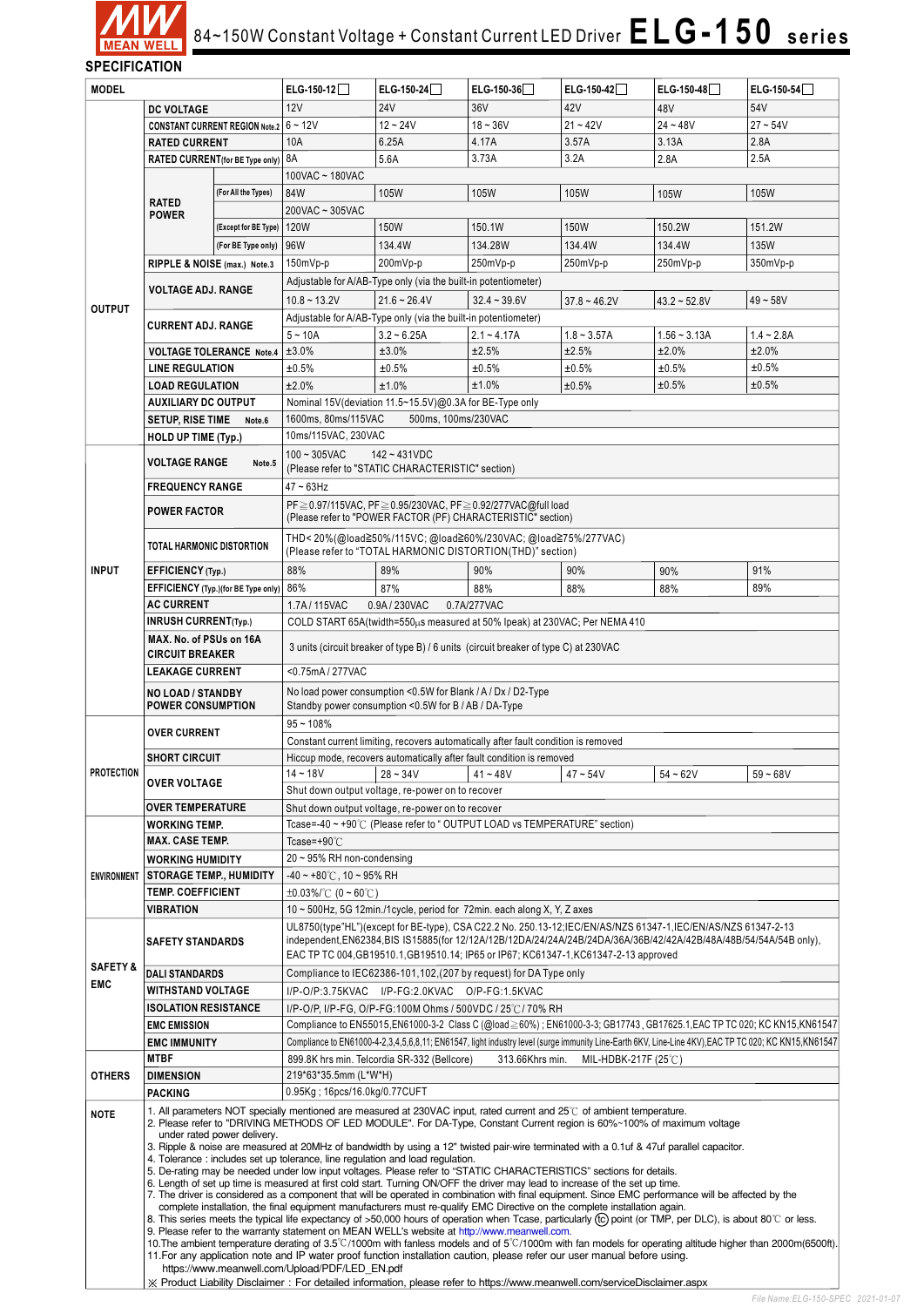

 $84\texttt{-}150\text{W}$  Constant Voltage + Constant Current LED Driver  $\textbf{E}\textbf{L}\textbf{G}$  **– 1**  $50$  series

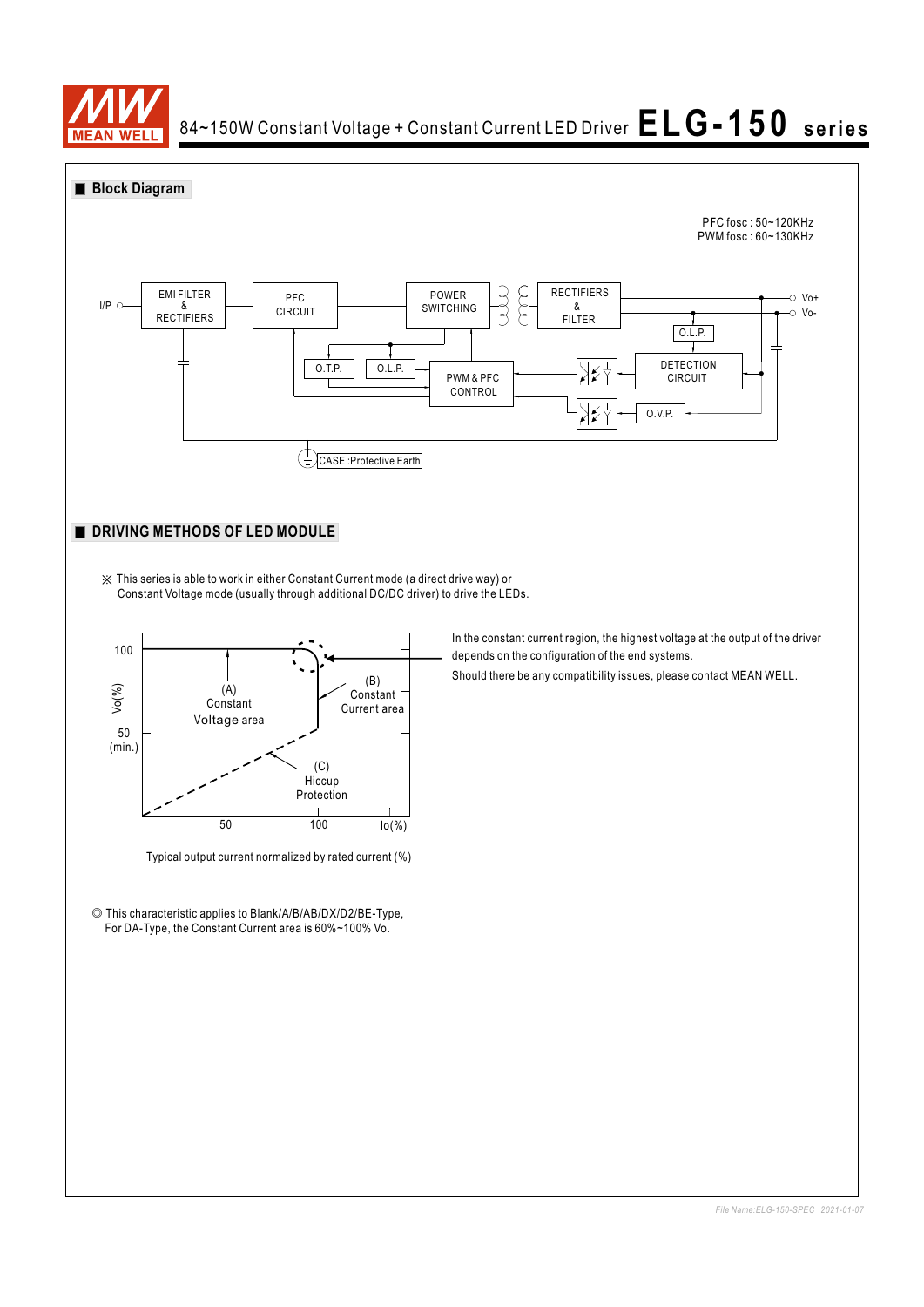

84~150W Constant Voltage + Constant Current LED Driver  $E LG - 150$  **series** 

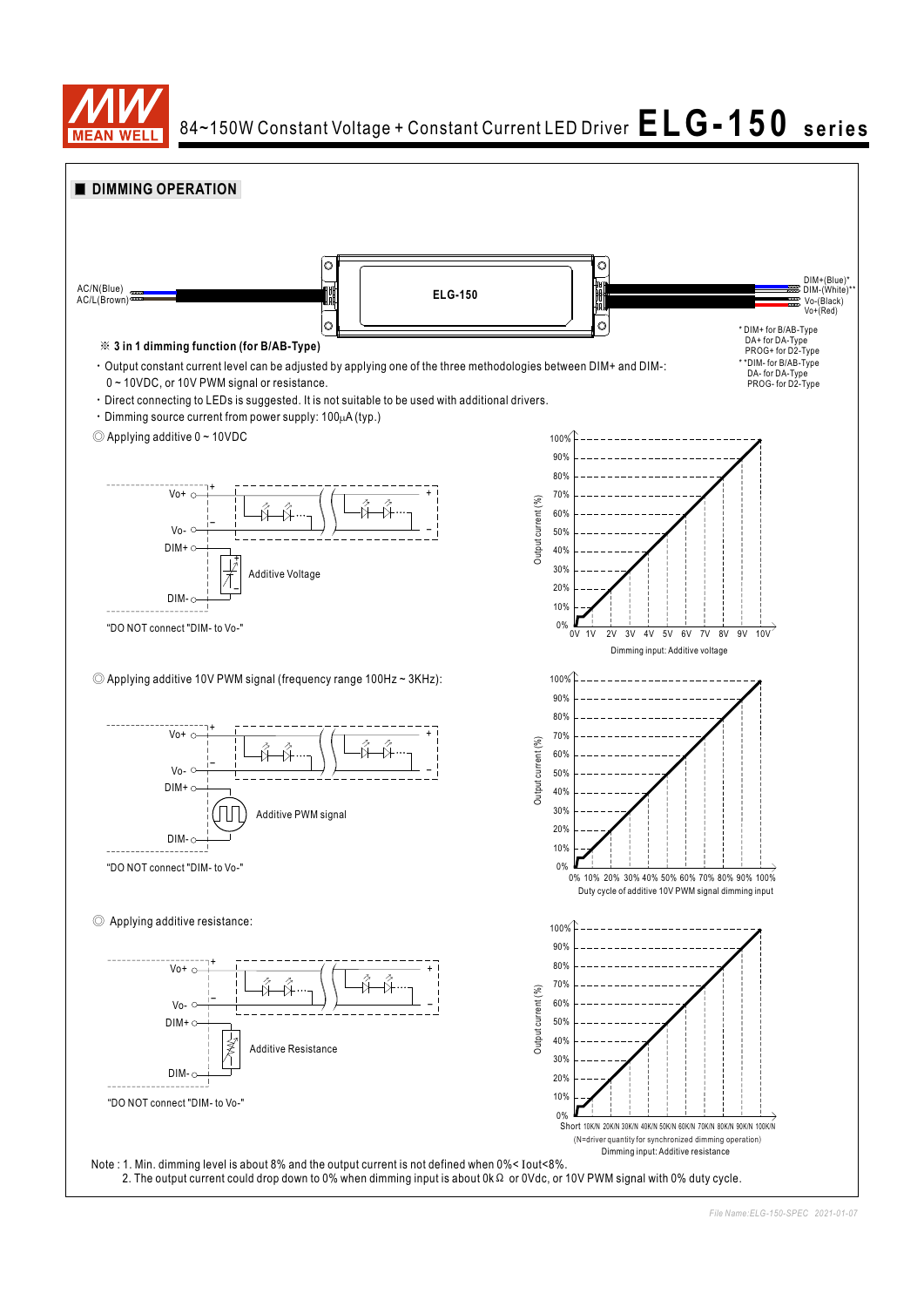

### ※ **DALI Interface (primary side; for DA-Type)**

- ‧Apply DALI signal between DA+ and DA-.
- ‧DALI protocol comprises 16 groups and 64 addresses.
- ‧First step is fixed at 8% of output.

#### ※ **Smart timer dimming function (for Dxx-Type by User definition)**

 MEAN WELL Smart timer dimming primarily provides the adaptive proportion dimming profile for the output constant current level to perform up to 14 consecutive hours. 3 dimming profiles hereunder are defined accounting for the most frequently seen applications. If other options may be needed, please contact MEAN WELL for details.

Ex : ◎ D01-Type: the profile recommended for residential lighting



Set up for D01-Type in Smart timer dimming software program:

|         | Τ1    | T2    | T3    | Τ4  |
|---------|-------|-------|-------|-----|
| TIME**  | 06:00 | 07:00 | 11:00 | --- |
| LEVEL** | 100%  | 70%   | 50%   | 70% |

#### Operating Time(HH:MM)

\*\*: TIME matches Operating Time in the diagram whereas LEVEL matches Dimming Level.

- Example: If a residential lighting application adopts D01-Type, when turning on the power supply at 6:00pm, for instance:
- [1] The power supply will switch to the constant current level at 100% starting from 6:00pm.
- [2] The power supply will switch to the constant current level at 70% in turn, starting from 0:00am, which is 06:00 after the power supply turns on.
- [3] The power supply will switch to the constant current level at 50% in turn, starting from 1:00am, which is 07:00 after the power supply turns on.
- [4] The power supply will switch to the constant current level at 70% in turn, starting from 5:00am, which is 11:00 after the power supply turns on. The constant current level remains till 8:00am, which is 14:00 after the power supply turns on.

Ex: ◎ D02-Type: the profile recommended for street lighting



Set up for D02-Type in Smart timer dimming software program:

|         | Τ1    | Т2    | T3   | T <sub>4</sub> | T5  |
|---------|-------|-------|------|----------------|-----|
| TIME**  | 01:00 | 03:00 | 8:00 | 11:00          | --- |
| LEVEL** | 50%   | 80%   | 100% | 60%            | 80% |



\*\*: TIME matches Operating Time in the diagram whereas LEVEL matches Dimming Level.

- Example: If a street lighting application adopts D02-Type, when turning on the power supply at 5:00pm, for instance:
- [1] The power supply will switch to the constant current level at 50% starting from 5:00pm.
- [2] The power supply will switch to the constant current level at 80% in turn, starting from 6:00pm, which is 01:00 after the power supply turns on.
- [3] The power supply will switch to the constant current level at 100% in turn, starting from 8:00pm, which is 03:00 after the power supply turns on.
- [4] The power supply will switch to the constant current level at 60% in turn, starting from 1:00am, which is 08:00 after the power supply turns on.

<sup>[5]</sup> The power supply will switch to the constant current level at 80% in turn, starting from 4:00am, which is 11:00 after the power supply turns on. The constant current level remains till 6:30am, which is 14:00 after the power supply turns on.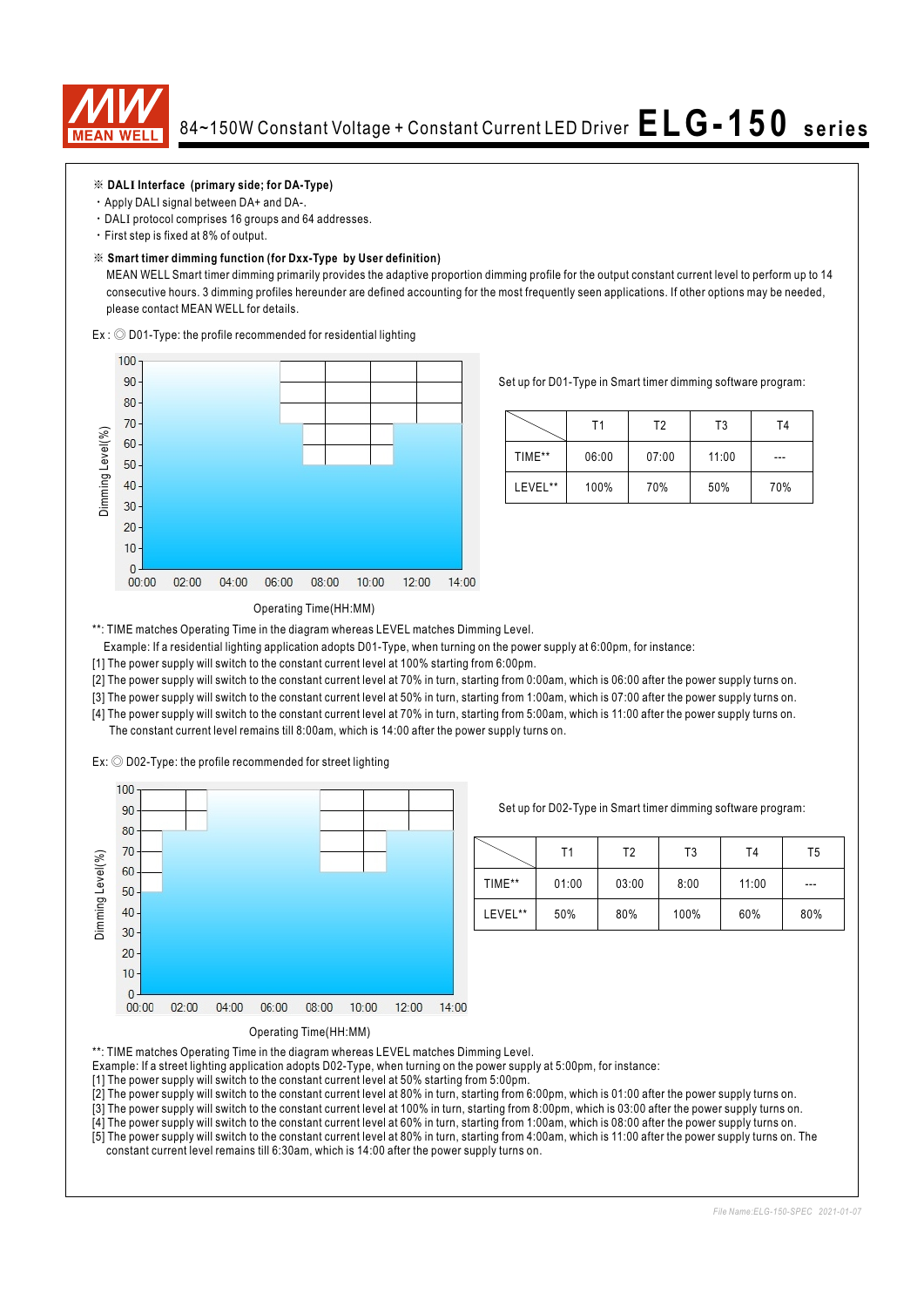



Set up for D03-Type in Smart timer dimming software program:

|         | Τ1    | T <sub>2</sub> | T3  |
|---------|-------|----------------|-----|
| TIME**  | 01:30 | 11:00          |     |
| LEVEL** | 70%   | 100%           | 70% |

\*\*: TIME matches Operating Time in the diagram whereas LEVEL matches Dimming Level.

Example: If a tunnel lighting application adopts D03-Type, when turning on the power supply at 4:30pm, for instance:

[1] The power supply will switch to the constant current level at 70% starting from 4:30pm.

[2] The power supply will switch to the constant current level at 100% in turn, starting from 6:00pm, which is 01:30 after the power supply turns on.

[3] The power supply will switch to the constant current level at 70% in turn, starting from 5:00am, which is 11:00 after the power supply turns on. The constant current level remains till 6:30am, which is 14:00 after the power supply turns on.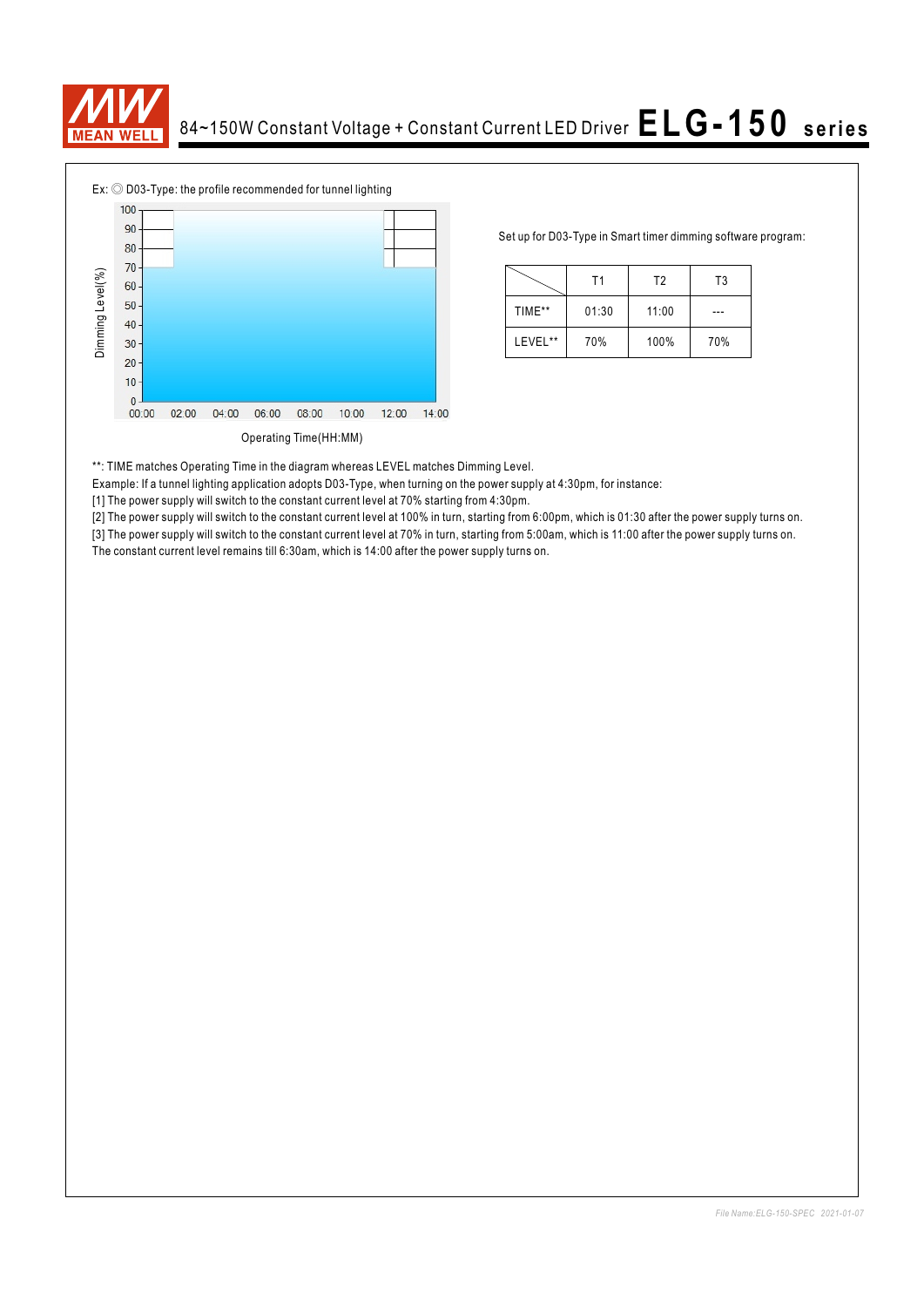

84~150W Constant Voltage + Constant Current LED Driver  $\mathsf{ELG\text{-}150}$  series

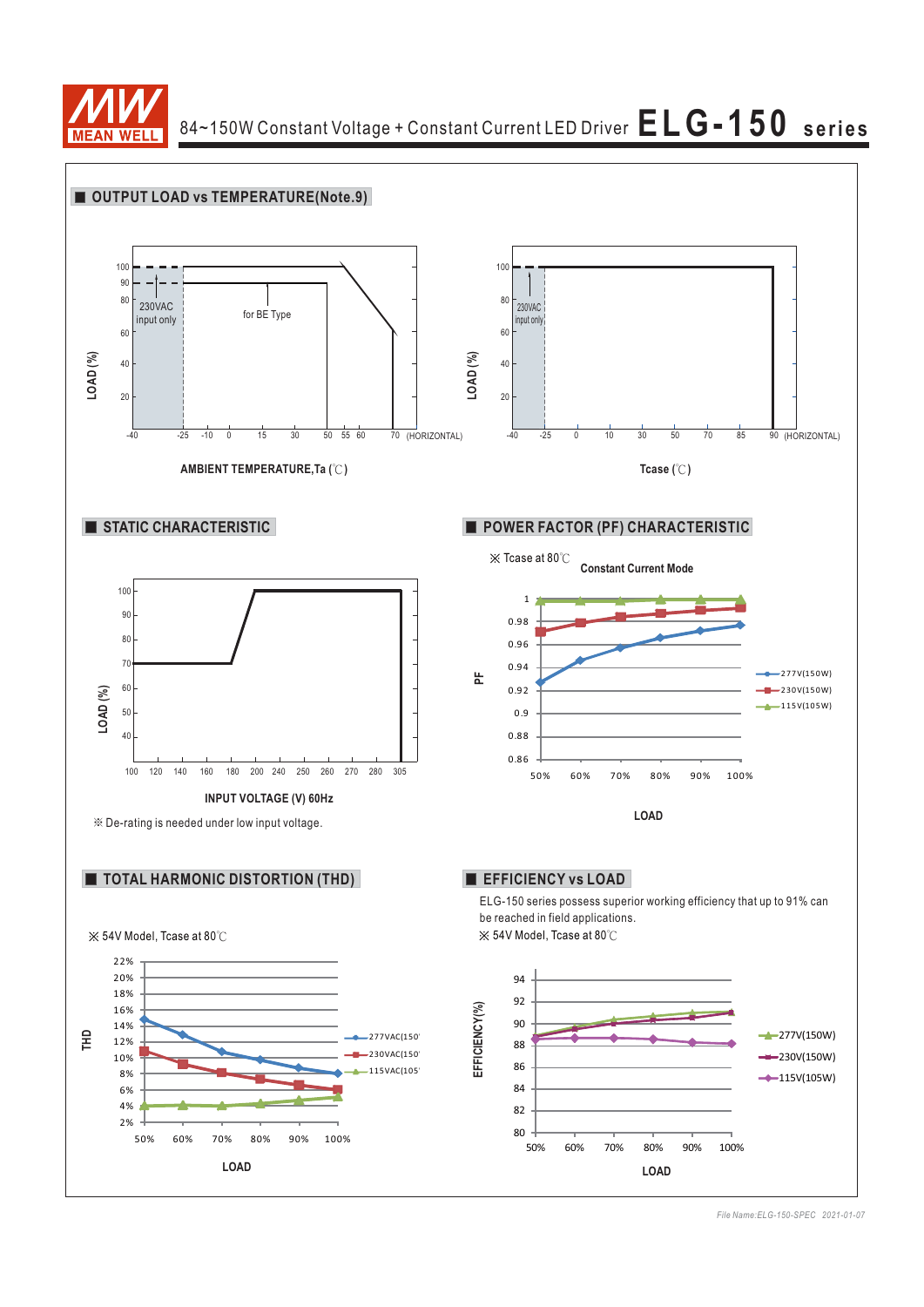

84~150W Constant Voltage + Constant Current LED Driver **ELG-150 series**

**LIFE TIME** 



Tcase  $(°C)$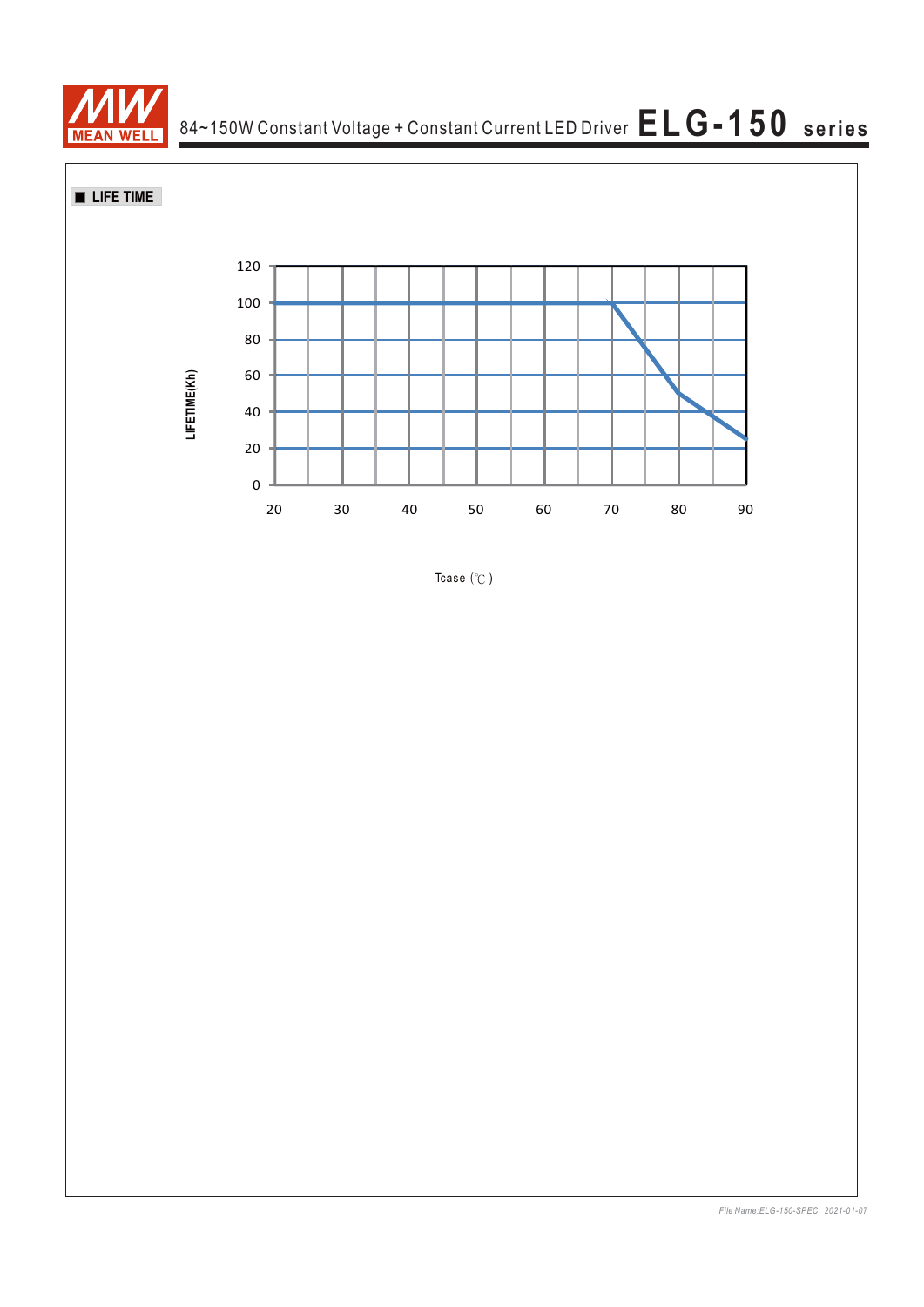

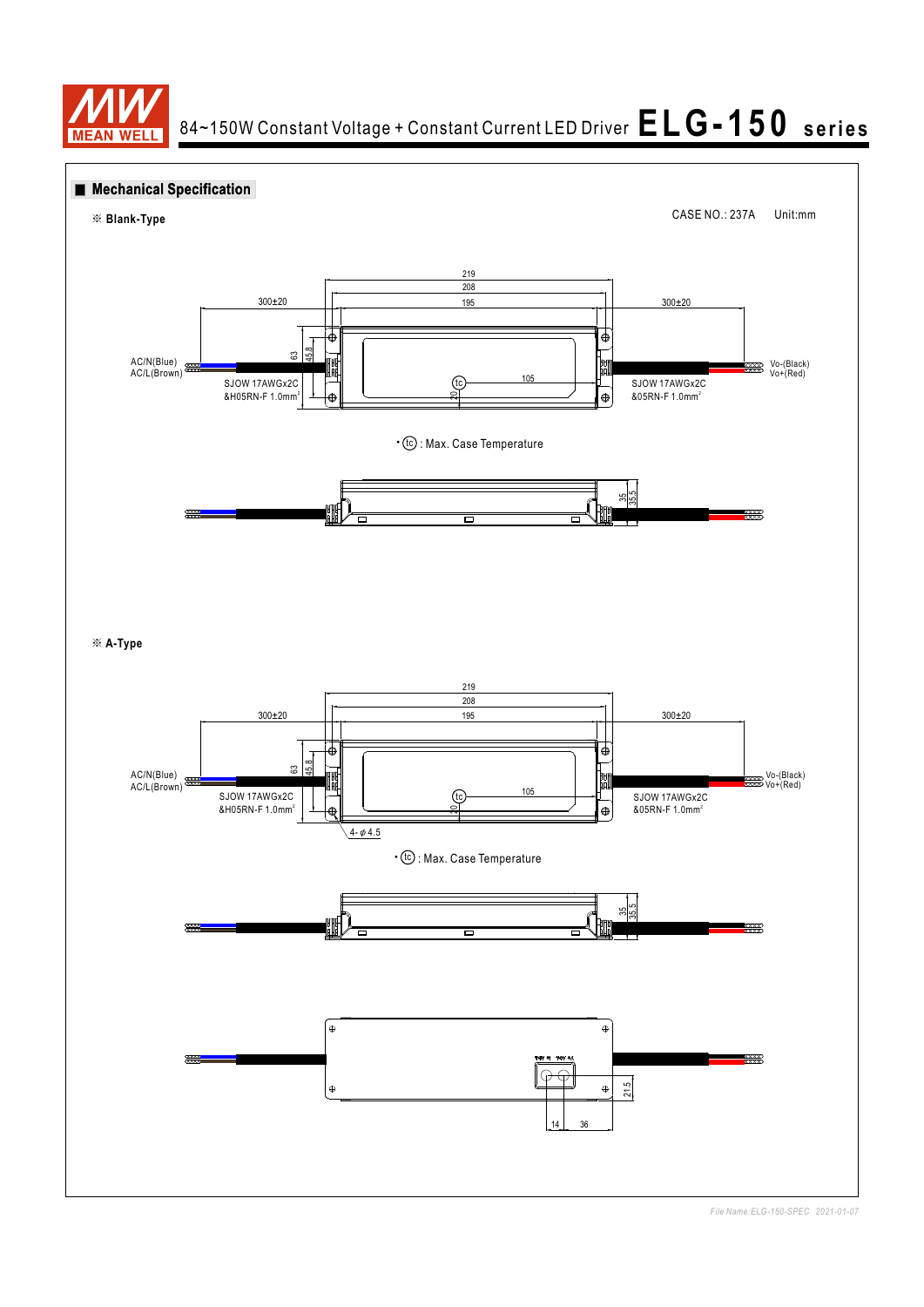

 $84\texttt{-}150\text{W}$  Constant Voltage + Constant Current LED Driver  $\textbf{E}\textbf{L}\textbf{G}$  **– 1**  $50$  series